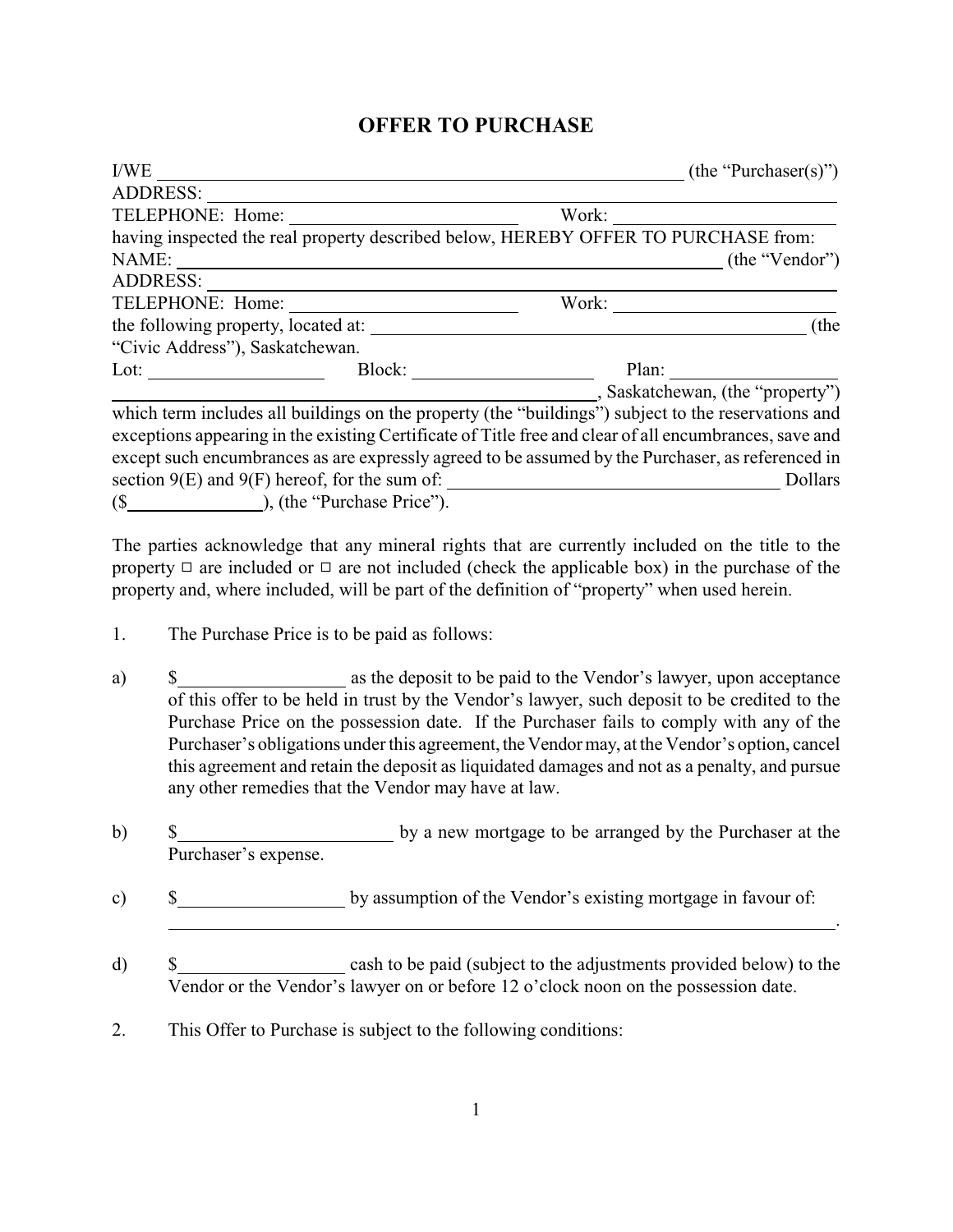- a) The Purchaser obtaining approval of a mortgage on the property in the amount set out in Subsection  $1(b)$  on or before the day of , 20 , on terms and conditions satisfactory to the Purchaser.
- b) The Vendor completing the Property Condition Disclosure Statement attached as Schedule "A" (the "Property Condition Disclosure Statement") and delivering a copy of it to the Purchaser at the time of acceptance of this Offer.
- c) The matters disclosed in the Property Condition Disclosure Statement being satisfactory to the Purchaser. If the Purchaser is not satisfied with the matters disclosed in the Property Condition Disclosure Statement, the Purchaser shall so notify the Vendor to that effect within 7 days from the date the Property Condition Disclosure Statement is received by the Purchaser. This agreement shall then be null and void and of no further force and effect. If notice is not given this condition is deemed to be waived.
- d) The Purchaser obtaining a Building Inspection Report for the property satisfactory to the Purchaser at the Purchaser's expense on or before the day of , 20 .
- e) In the event the property is a Condominium, the Vendor complying with the special conditions referenced in the attached Schedule "B" hereto. In the event the documents and/or the particulars disclosed by the Vendor in Section 1 of Schedule "B" are not satisfactory to the Purchaser, the Purchaser shall so notify the Vendor to that effect within seven (7) days from the date that the documents and particulars referenced in Section 1 of Schedule "B" are received by the Purchaser at which time this agreement shall be null and void and of no further force and effect. If such notice is not given within the aforementioned seven (7) days, this condition shall be deemed to be waived by the Purchaser.
- f) (List any other Conditions)

 $\overline{a}$ 

In the event that all of the conditions have not been satisfied, fulfilled, performed or waived in writing by the Purchaser by the date specified in each condition, (or failing a date being specified, on or before the possession date), then the deposit shall be returned to the Purchaser and this agreement shall be null and void.

3. The Purchaser agrees to pay interest to the Vendor at the rate of \_\_\_\_\_% per annum, on any portion of the Purchase Price, less mortgages or other financial encumbrances assumed, not received by the Vendor or the Vendor's lawyer on the possession date. Interest shall be calculated from the possession date until the date that the entire purchase price is paid to the Vendor or the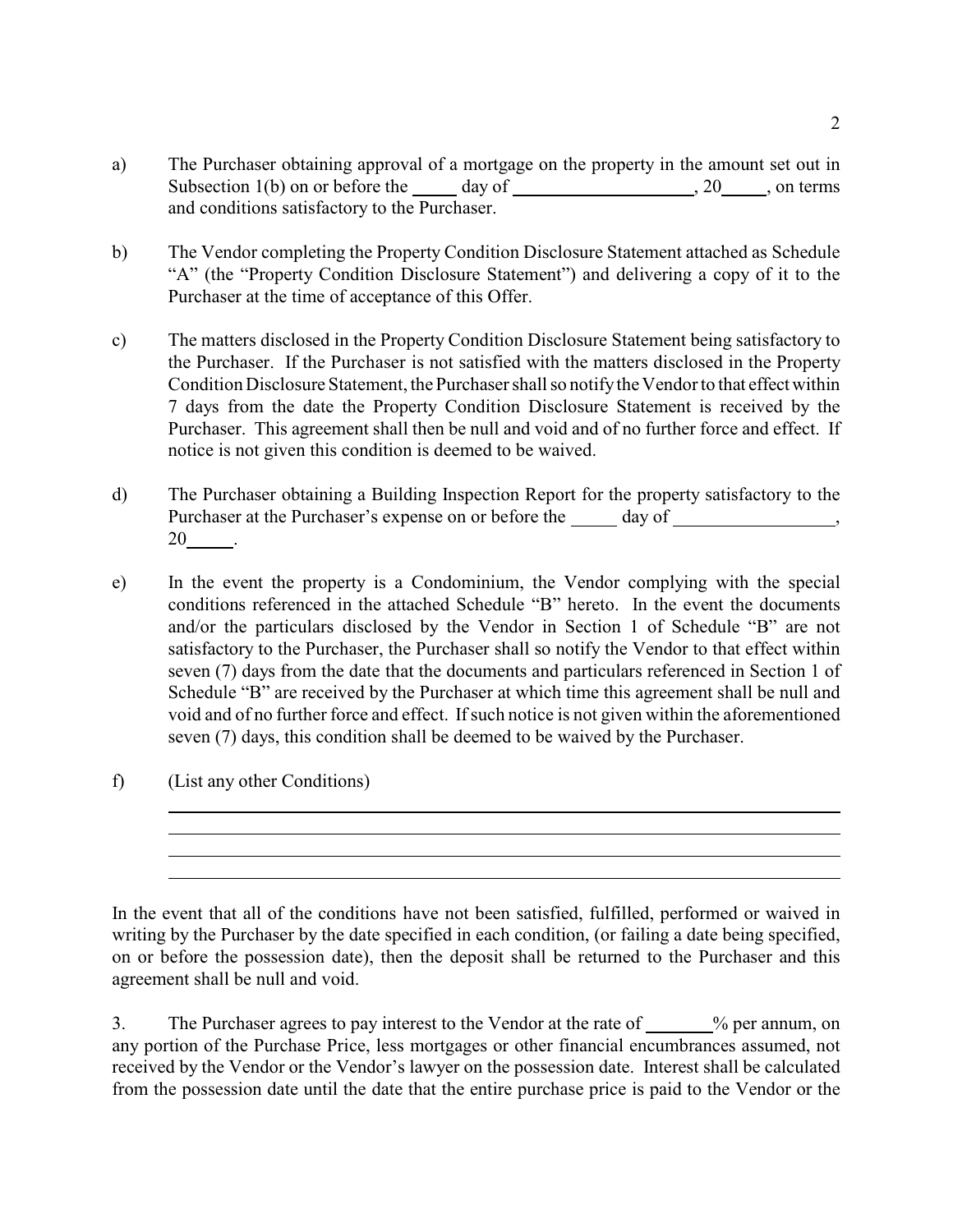Vendor's lawyer.

 $\overline{a}$ 

 $\overline{a}$ 

4. The Vendor shall pay all costs of discharging any existing mortgage or other encumbrances against the property, not assumed by or agreed to by the Purchaser.

5. This transaction of purchase and sale shall be completed and closed on or before 12 o'clock noon on the day of , 20 (the "possession date") on which date the Purchaser shall have POSSESSION of the property, vacant or subject to the following tenancy, (List any Tenancy):

6. ADJUSTMENTS: re: taxes, rents, insurance, utilities, condominium fees and other incoming and outgoing expense or revenue relating directly to the property, shall be made as at possession date.

7. The Vendor shall maintain fire insurance coverage until the earlier of the possession date or the date that possession is given to the Purchaser and the property and buildings shall be at the risk of the Vendor until possession is granted. Upon the earlier of the possession date, or the date that possession is granted to the Purchaser, the Purchaser shall place and maintain fire insurance coverage at the Purchaser's expense effective immediately. Insurance coverage shall be in an amount at least equal to the greater of that portion of the Purchase Price remaining to be paid to the Vendor or the amount of insurance required by the Purchaser's mortgagee. In the event of any loss occurring before payment of the entire Purchase Price to the Vendor, payment of insurance proceeds shall be paid first to the Vendor on account of the unpaid Purchase Price and second to the Purchaser as the Purchaser's interest may appear.

8. All existing awnings, screen doors, and windows, attached floor coverings, drapery tracks, curtain rods and brackets, electrical, plumbing and heating fixtures and attachments, furnace, trees and shrubbery, and the following:

are owned by the Vendor and conveyed to the Purchaser under this agreement free and clear of all encumbrances.

- 9. a) Each party shall pay their own lawyer.
- b) The Purchaser shall pay all Land Titles Office fees to register the property into the name of the Purchaser;
- c) The Purchaser shall pay all Land Titles Office fees to register any mortgage arranged by the Purchaser;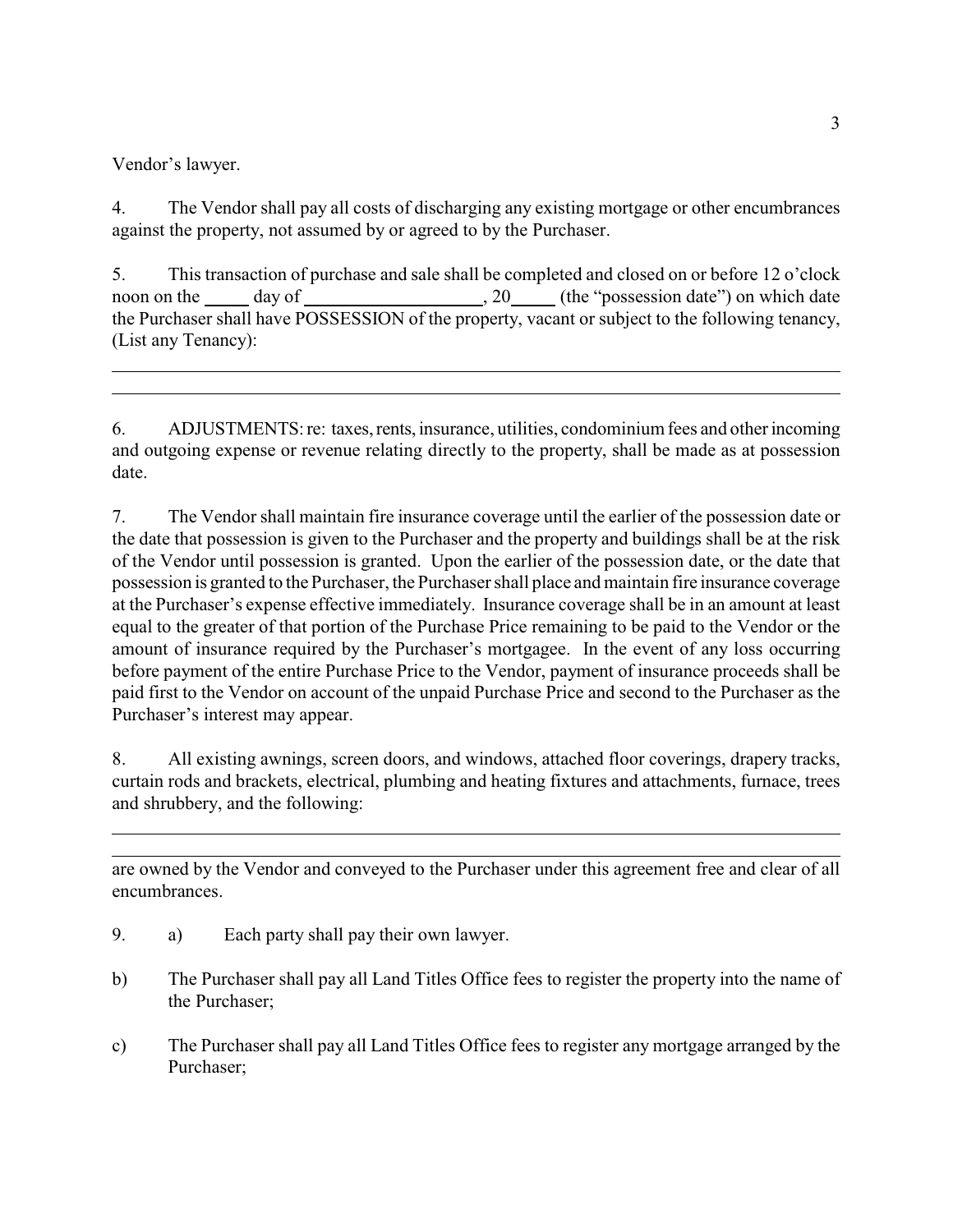- d) The Vendor shall pay all Land Titles Office fees in connection with the discharge of any encumbrances required to be removed by the Vendor;
- e) The Vendor shall transfer title to the property to the Purchaser free and clear of all encumbrances except:
	- i) all standard utility easements;
	- ii) Mortgage in favour of
	- iii) Caveat in favour of
- f) Upon receiving the Purchase Price, the Vendorshall discharge the following encumbrances from the title to the property:
	- i) Mortgage in favour of
	- ii) Caveat in favour of
- g) If there is a Surveyor's Certificate/Real Property Report for the property and the Vendor is able to provide a copy to the Purchaser or to the Purchaser's lawyer, the Vendor agrees to do so as soon as is reasonably possible after the acceptance of this offer by the Vendor.
- 10. The Vendor warrants that:
- a) there is no Urea Formaldehyde insulation in the buildings;
- b) the buildings are situated totally within the boundaries of the property and do not encroach onto any other lands adjacent to the property;
- c) there are no encroachments onto the property;
- d) the buildings and the property and their use comply with the zoning, building, fire safety and property maintenance by-laws and the fire and building codes of or adopted by the municipality in which the property is situated; and
- e) the building is classified for occupancy as a:
	- $\Box$  single family dwelling
	- $\Box$  duplex
	- $\Box$  condominium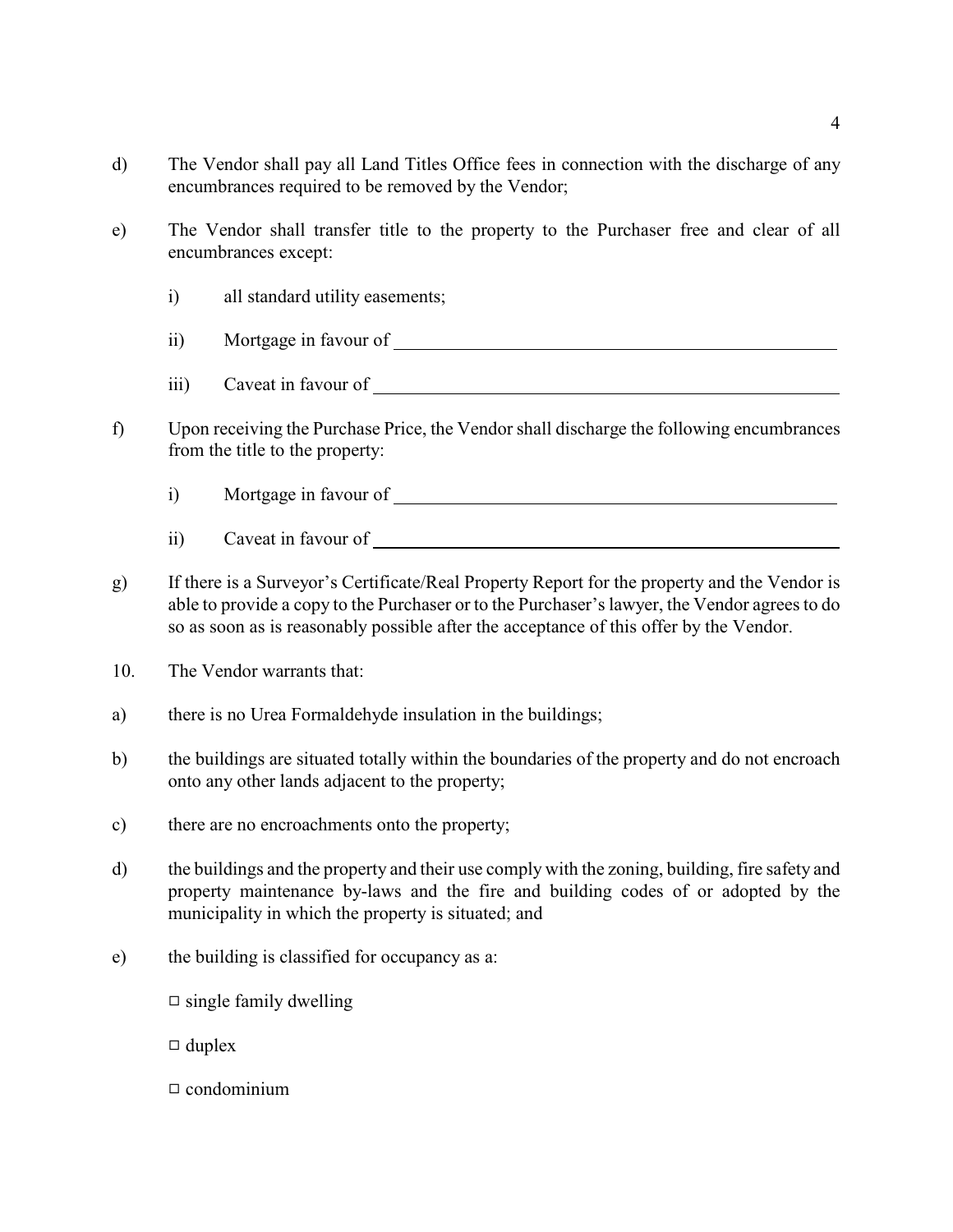11. If the Purchaser is a body corporate, the Purchaser hereby covenants and agrees with the Vendor that:

- a) *The Land Contracts (Actions) Act* (Saskatchewan) shall have no application to any actions as defined in the said Act with respect to this agreement or any agreement arising from it;
- b) *The Limitation of Civil Rights Act* (Saskatchewan) shall have no application to:
	- i) this agreement;
	- ii) the sale and purchase constituted by the execution of this agreement;
	- iii) any charge or other security for payment of the money made, given or created by this agreement;
	- iv) any agreement or instrument renewing or extending or collateral to this agreement; or
	- v) the rights, powers, or remedies of the Vendor under this agreement or other security, agreement, or instrument referred to or mentioned in Subsections (iii) or (iv) above.

12. It is understood and agreed that there are no other representations, warranties, guarantees, promises or agreements of any kind other than those contained in this agreement and the Purchaser agrees to purchase the property as it stands at the price and terms and subject to the conditions in this agreement. TIME shall be of the essence of this agreement.

13. The Vendor and the Purchaser agree that the representations and warranties contained in the Property Condition Disclosure Statement shall form part of this agreement and that all of the representations, warranties and covenants contained in this agreement and in the Property Disclosure Statement shall not merge with and shall survive the closing of the purchase and sale and the transfer of Title to the property into the name of the Purchaser and shall be enforceable by the Purchaser after such transfer.

14. This Offer is irrevocable by the Purchaser and open to acceptance by the Vendor up to one minute before midnight on the day of , 20 . If not accepted by that time, the offer is withdrawn.

15. Upon acceptance of this Offer within the time set out in Section 14, this agreement shall be a contract of purchase and sale and be binding on the Vendor and Purchaser, their respective heirs, executors, administrators, successors and assigns.

| DATED at | Saskatchewan, this | day of |  |
|----------|--------------------|--------|--|
| 20       |                    |        |  |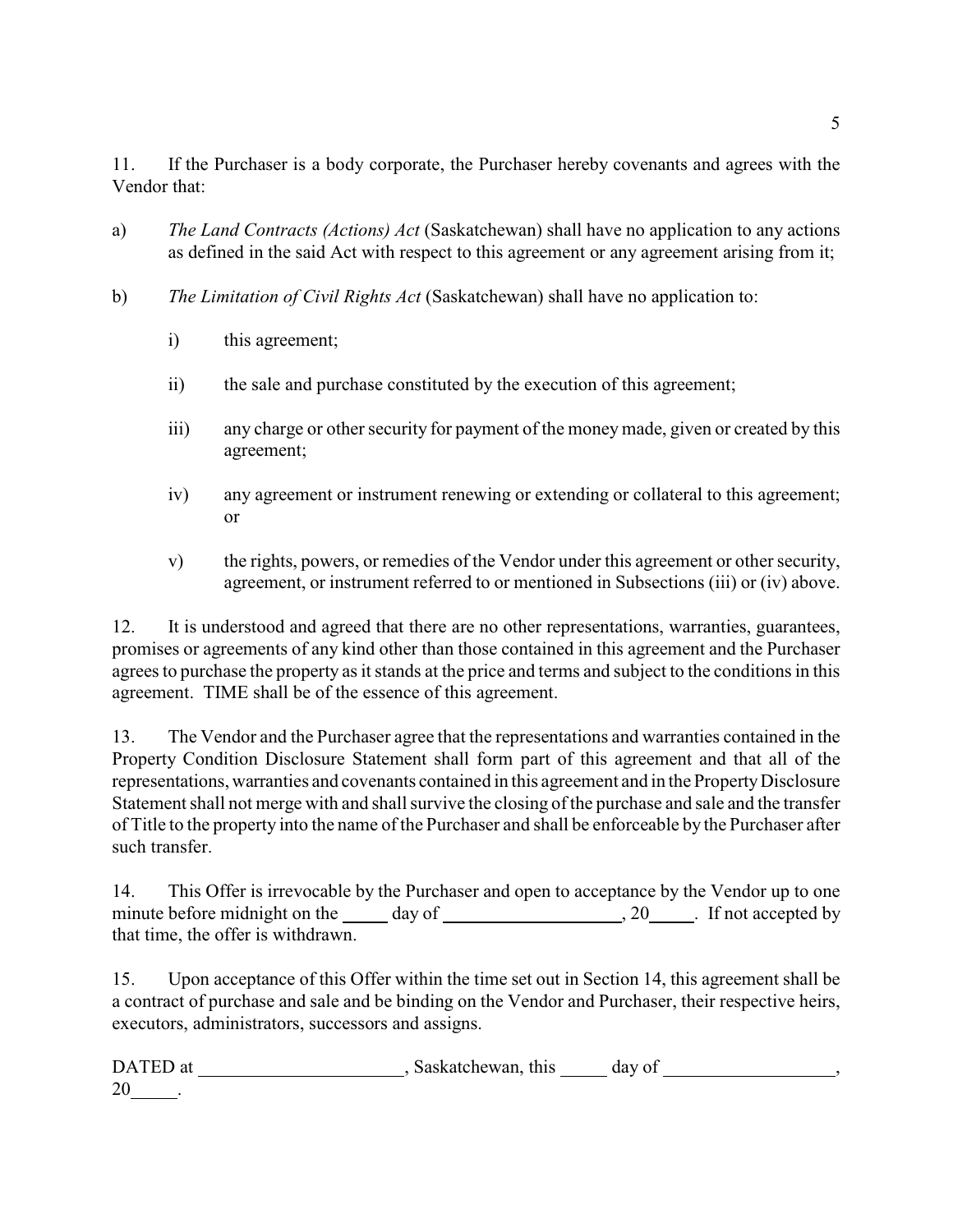| SIGNED, SEALED AND DELIVERED<br>in the presence of: |            |             |                  |
|-----------------------------------------------------|------------|-------------|------------------|
|                                                     |            | ) Purchaser |                  |
| Witness                                             |            | Purchaser   |                  |
| Purchaser's Lawyer:                                 |            |             | (name of lawyer) |
|                                                     | Address:   |             |                  |
|                                                     | Phone No.: |             |                  |
|                                                     | Fax No.:   |             |                  |

# **ACCEPTANCE**

The Vendor ACCEPTS the above Offer together with all conditions contained in it and covenants to carry out the sale on the terms and conditions set out in the Offer.

The Vendor certifies that the Vendor is a resident of Canada as defined under the provisions of Section 116 of The Income Tax Act.

| , Saskatchewan, this         | day of                 |                  |
|------------------------------|------------------------|------------------|
|                              |                        |                  |
| SIGNED, SEALED AND DELIVERED |                        |                  |
|                              |                        |                  |
|                              |                        |                  |
|                              |                        |                  |
|                              |                        |                  |
| Vendor                       |                        |                  |
|                              |                        | (name of lawyer) |
| Address:                     |                        |                  |
|                              |                        |                  |
| Fax No.:                     |                        |                  |
|                              | ) Vendor<br>Phone No.: |                  |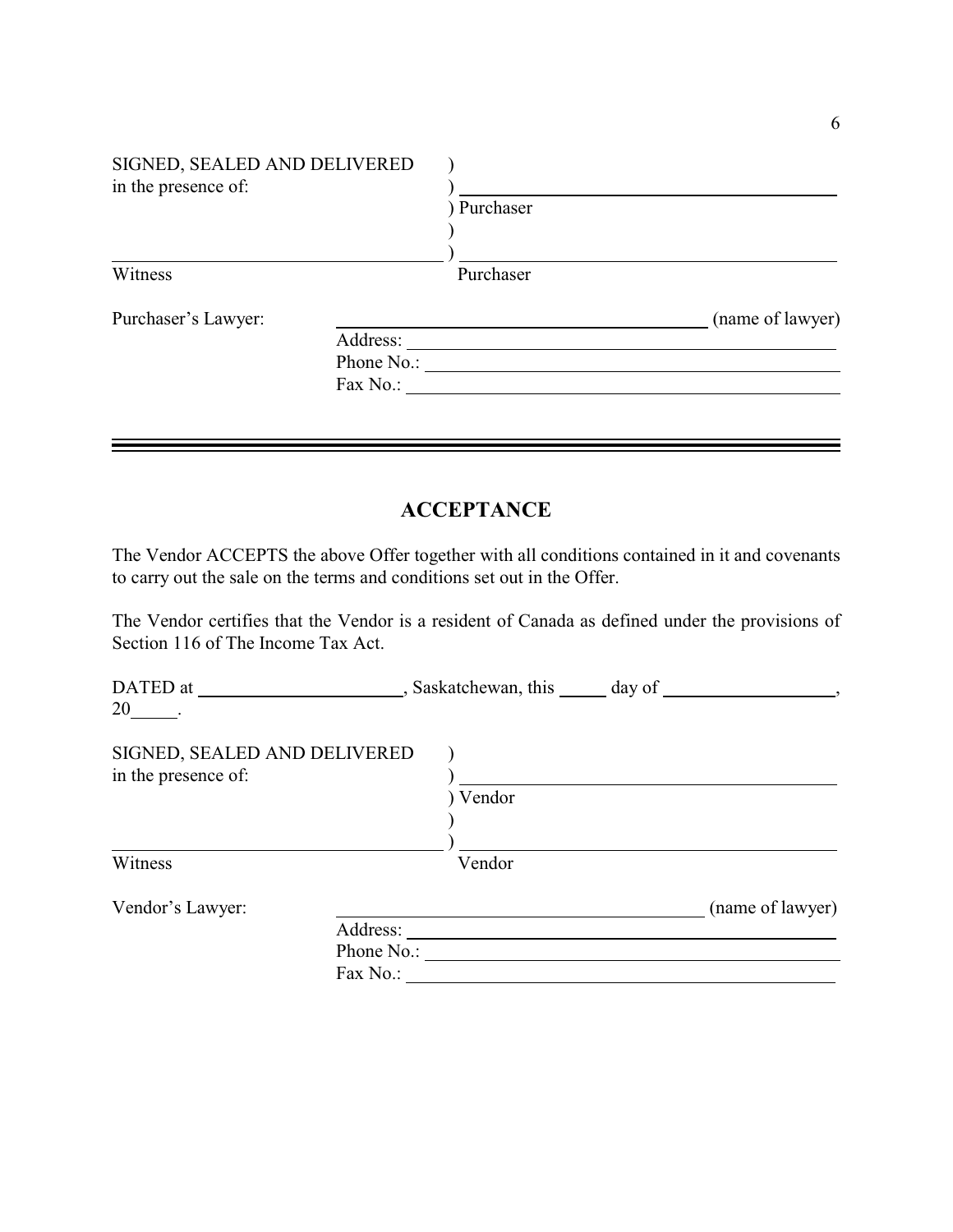# **CONSENT OF NON-OWNING SPOUSE**

| Ī,                                                 | , NON-OWNING SPOUSE OF                                                                               |
|----------------------------------------------------|------------------------------------------------------------------------------------------------------|
|                                                    | , consent to the above disposition. I                                                                |
|                                                    | declare that I have signed this consent for the purpose of relinquishing all my homestead rights in  |
|                                                    | the property described in the above disposition in favour of the Purchasers described therein to the |
| extent necessary to give effect to this agreement. |                                                                                                      |

 $\overline{a}$ 

Non-Owning Spouse

# *THE HOMESTEADS ACT, 1989* **CERTIFICATE OF ACKNOWLEDGEMENT**

I, , of , in the Province of Saskatchewan, a Notary Public/Practising Solicitor, CERTIFY that I have examined , non-owning spouse of  $\overline{\phantom{a}}$ the owning spouse in the attached agreement, separate and apart from the owning spouse. The nonowning spouse acknowledged to me that he/she:

- a) signed the consent to the disposition of his/her own free will and consent and without any compulsion on the part of the owning spouse; and
- b) understands his/her rights in the homestead.

I FURTHER CERTIFY that I have not, nor has my employer, partner or clerk, prepared the attached agreement, and that I am not, nor is my employer, partner or clerk, otherwise interested in the transaction involved.

DATED the  $\_\_\_$  day of  $\_\_\_\_\_\_$ , 20 $\_\_\_\_\.\$ 

 $\overline{a}$ A NOTARY PUBLIC/ PRACTISING SOLICITOR in and for the Province of Saskatchewan.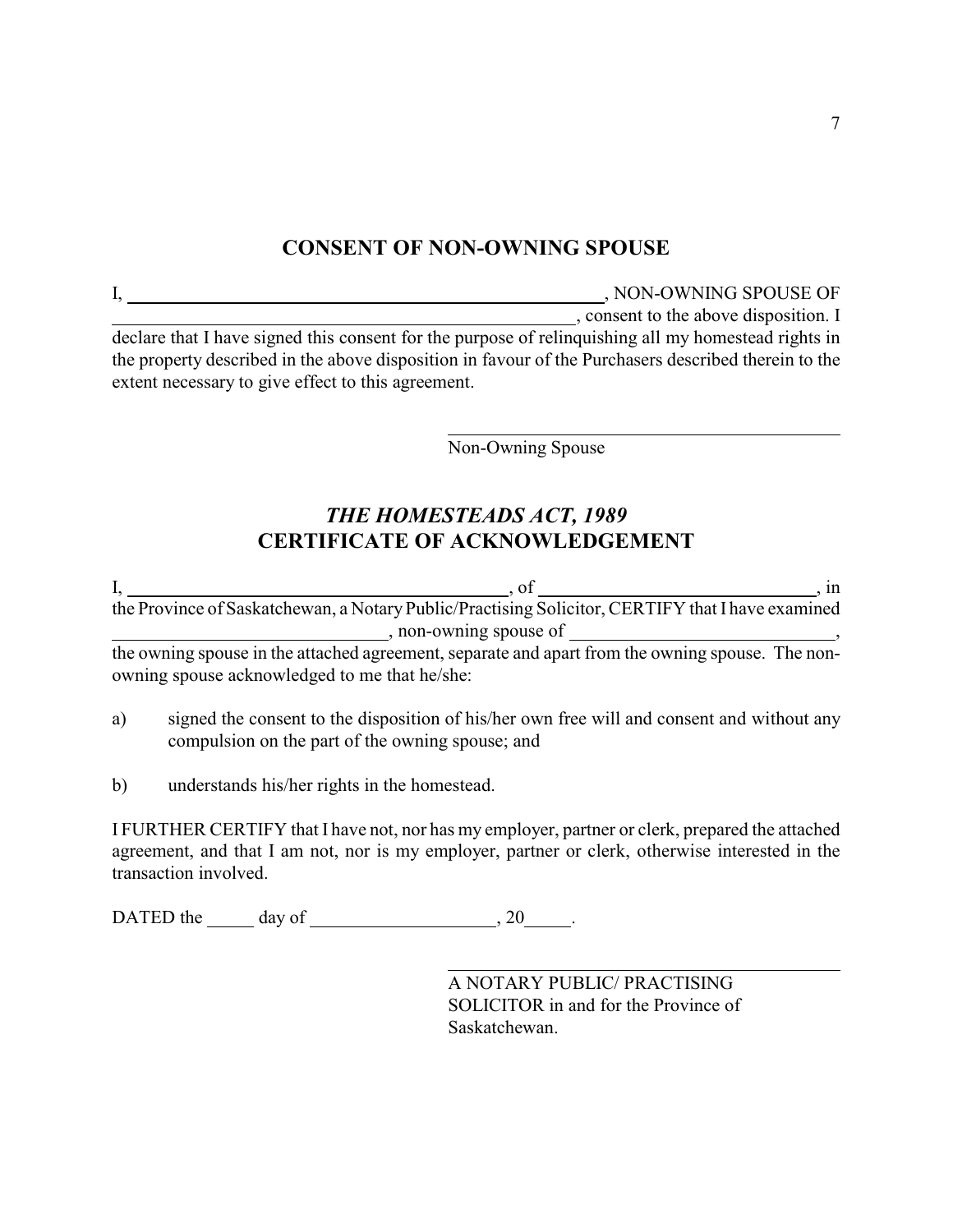#### PROVINCE OF SASKATCHEWAN ) TO WIT:

# *THE HOMESTEADS ACT, 1989* **- AFFIDAVIT**

| Province of Saskatchewan, MAKE OATH AND SAY: |  |
|----------------------------------------------|--|

- 1. I am a one of the parties to the within agreement.
- 2. My spouse is a registered owner of the land that is the subject matter of this disposition and a co-signator of this disposition.

- or -

2. I have no spouse.

SWORN BEFORE ME at the City of  $\qquad$  )  $\overline{\phantom{a}}$ , in the Province of  $\overline{\phantom{a}}$ Saskatchewan this day of )  $\frac{1}{20}$ ,  $20$   $\frac{1}{20}$ )  $\qquad \qquad \qquad \qquad \qquad$ 

A COMMISSIONER FOR OATHS in and for the Province of Saskatchewan Being a Solicitor. OR My Commission expires: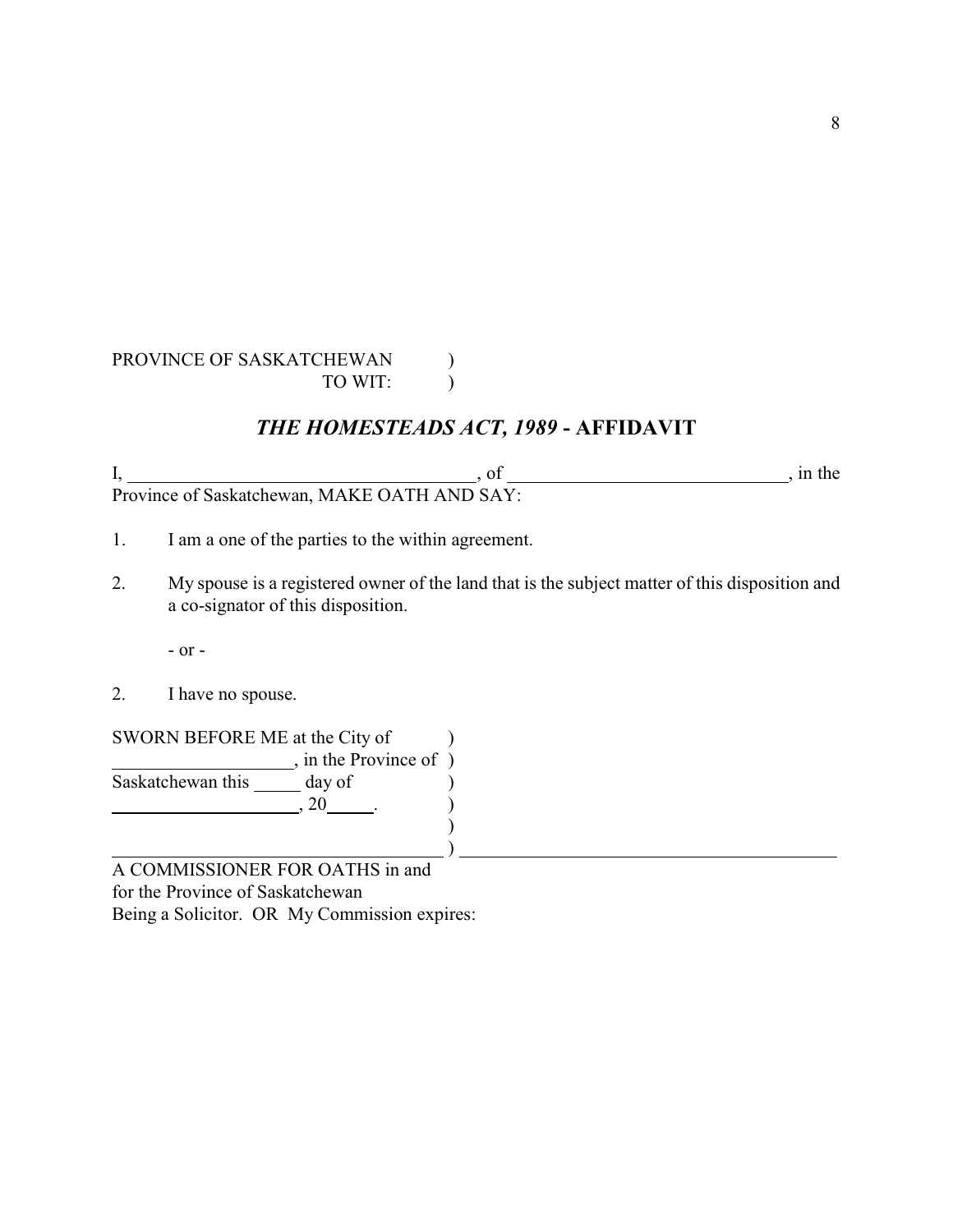#### PROVINCE OF SASKATCHEWAN ) TO WIT:

# *THE HOMESTEADS ACT, 1989* **- AFFIDAVIT**

| L.                                           |  |
|----------------------------------------------|--|
| Province of Saskatchewan, MAKE OATH AND SAY: |  |

- 1. I am a one of the parties to the within agreement.
- 2. My spouse is a registered owner of the land that is the subject matter of this disposition and a co-signator of this disposition.

- or -

2. I have no spouse.

SWORN BEFORE ME at the City of  $\qquad$  )  $\overline{\phantom{a}}$ , in the Province of  $\overline{\phantom{a}}$ Saskatchewan this day of )  $\frac{1}{20}$ , 20  $\frac{1}{20}$ )  $\qquad \qquad \qquad \qquad \qquad$ 

A COMMISSIONER FOR OATHS in and for the Province of Saskatchewan Being a Solicitor. OR My Commission expires: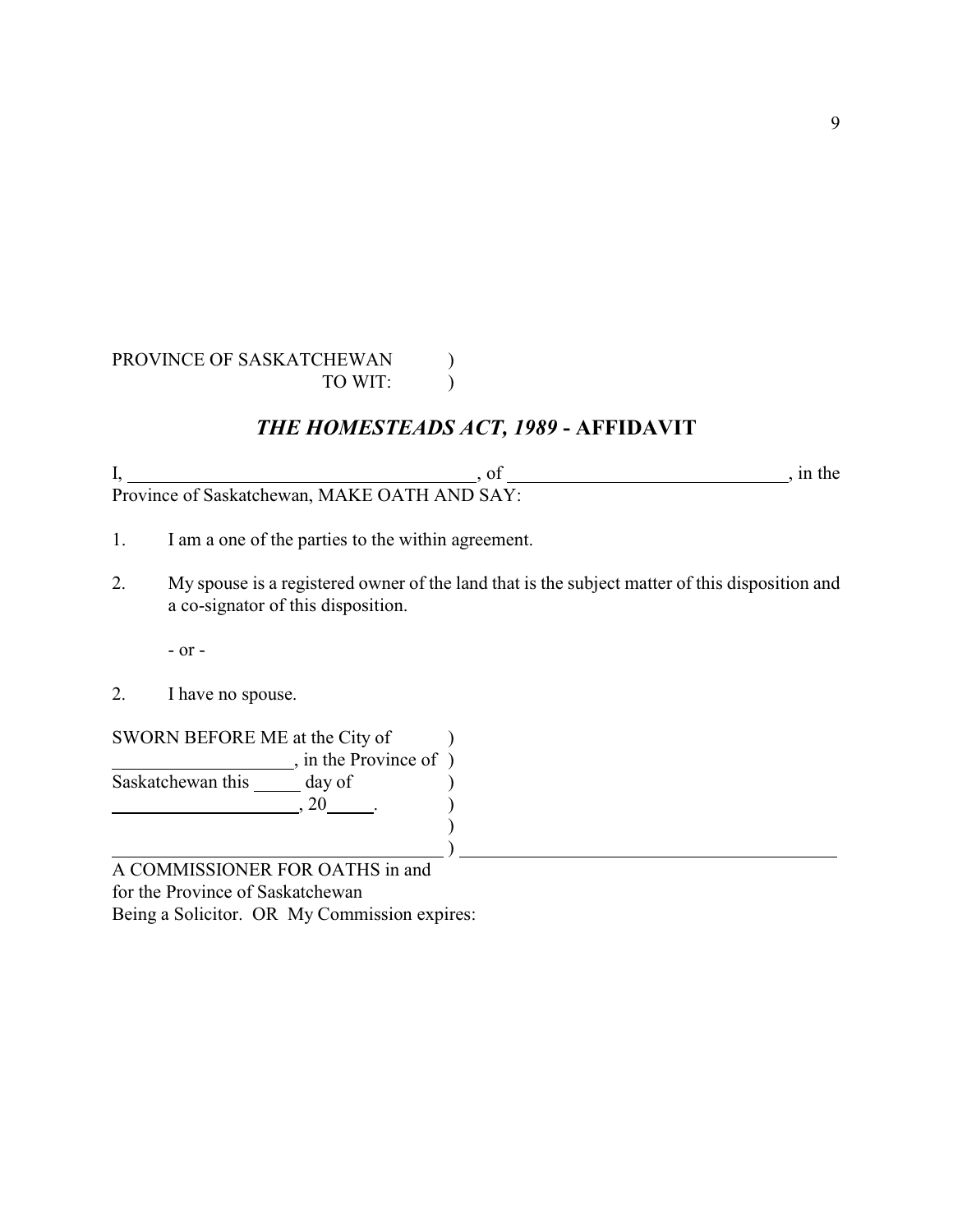### **Schedule "A"**

## **PROPERTY CONDITION DISCLOSURE STATEMENT**

The following is a statement made by the Vendors concerning the condition of the property designated in the attached Offer to Purchase.

#### **THE VENDORS ARE RESPONSIBLE FOR THE ACCURACY OF THE ANSWERS ON THIS DISCLOSURE STATEMENT AND WHERE UNCERTAIN SHOULD REPLY "DO NOT KNOW."**

| <b>GENERAL</b>                                                                                                                     | <b>YES</b> | N <sub>O</sub> | DO<br><b>NOT</b><br><b>KNOW</b> | <b>DOES</b><br><b>NOT</b><br><b>APPLY</b> |
|------------------------------------------------------------------------------------------------------------------------------------|------------|----------------|---------------------------------|-------------------------------------------|
| Is the dwelling connected to a public sewer system?                                                                                |            |                |                                 |                                           |
| Is the dwelling connected to a public water system?                                                                                |            |                |                                 |                                           |
| Are the improvements connected to a private or a                                                                                   |            |                |                                 |                                           |
| community water system?                                                                                                            |            |                |                                 |                                           |
| Is the present use a non-conforming use?                                                                                           |            |                |                                 |                                           |
| Does the property contain unauthorized accommodation?                                                                              |            |                |                                 |                                           |
| Is the ceiling insulated?                                                                                                          |            |                |                                 |                                           |
| Do the dwellings/improvements contain asbestos<br>insulation?                                                                      |            |                |                                 |                                           |
| Do the dwellings/improvements contain urea<br>formaldehyde insulation?                                                             |            |                |                                 |                                           |
| Does the wood stove/fire place and/or insert meet the<br>current fire insurance standards?                                         |            |                |                                 |                                           |
| Have you received any notice or claim affecting the<br>property from any person or public body?                                    |            |                |                                 |                                           |
| Are the structural walls comprising the basement made<br>of anything other than concrete? If so, please designate<br>the substance |            |                |                                 |                                           |

### **THE SELLERS MUST INITIAL EACH RESPONSE BOX**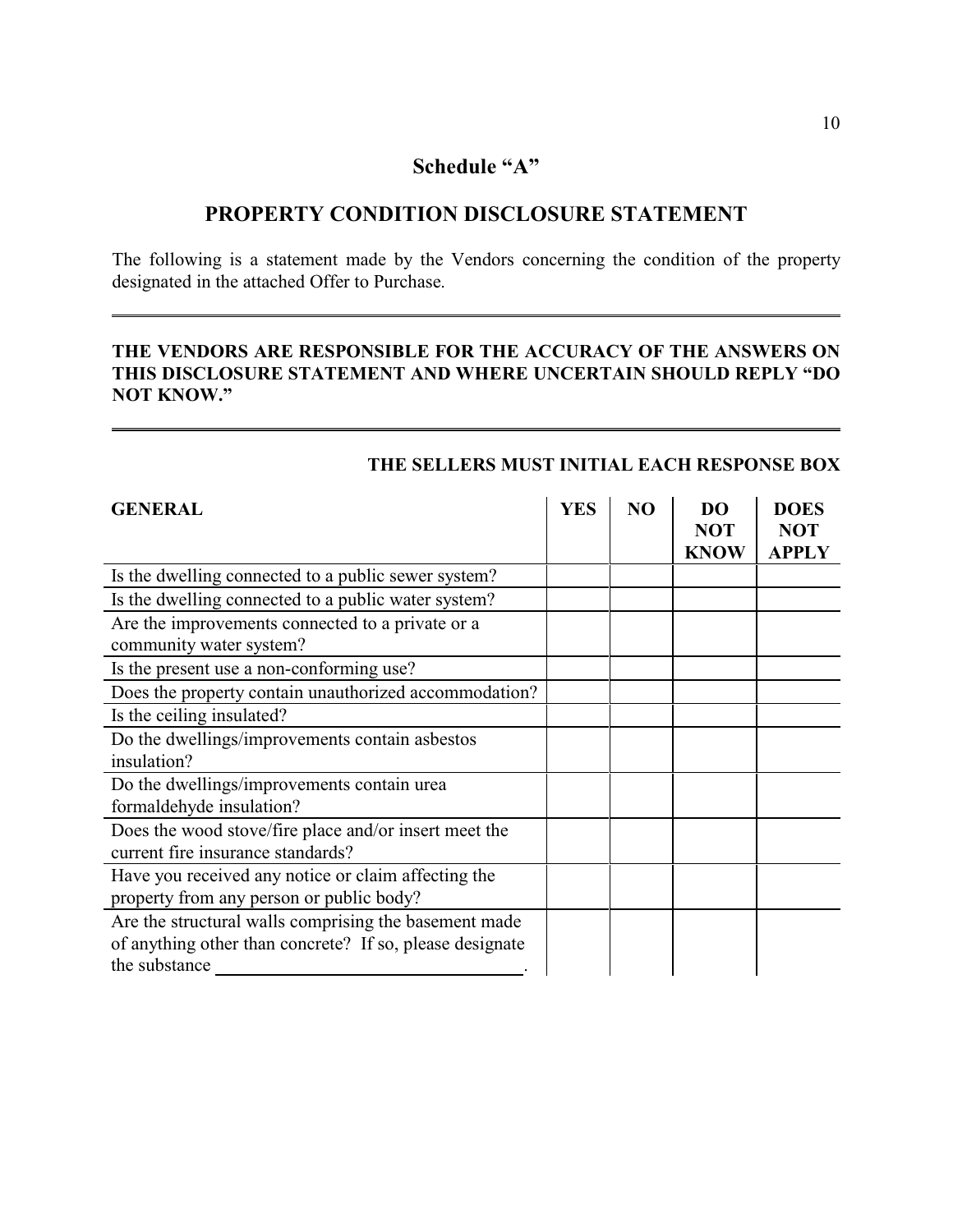#### **STRUCTURAL**

#### **IN THIS PART, THE VENDORS SHALL NOT BE LIABLE FOR ANY ERROR, INACCURACY, OR OMISSION IF THE VENDORS HAVE NO PERSONAL KNOWLEDGE OF THAT ERROR, INACCURACY OR OMISSION.**

| THE SELLERS MUST INITIAL EACH RESPONSE BOX                                                                                                                |            |    |                                        |                                           |
|-----------------------------------------------------------------------------------------------------------------------------------------------------------|------------|----|----------------------------------------|-------------------------------------------|
| <b>GENERAL</b>                                                                                                                                            | <b>YES</b> | NO | <b>DO</b><br><b>NOT</b><br><b>KNOW</b> | <b>DOES</b><br><b>NOT</b><br><b>APPLY</b> |
| Are you aware of any additions or alterations made<br>without a required permit?                                                                          |            |    |                                        |                                           |
| Are you aware of any structural defects with the<br>dwelling/improvements?                                                                                |            |    |                                        |                                           |
| Are you aware of any problems with the heating system?<br>Are you aware of any problems with the central air<br>conditioning system?                      |            |    |                                        |                                           |
| Are you aware of any moisture and/or water problems in<br>the basement or crawl space?                                                                    |            |    |                                        |                                           |
| Are you aware of any damage due to wind, fire, water,<br>insects or rodents?                                                                              |            |    |                                        |                                           |
| Are you aware of any roof leakage or unrepaired<br>damage?                                                                                                |            |    |                                        |                                           |
| Are you aware of any problems with the electrical<br>system?                                                                                              |            |    |                                        |                                           |
| Are you aware of any problems with the plumbing<br>system?                                                                                                |            |    |                                        |                                           |
| Are you aware of any problems with the swimming pool<br>and/or hot tub and/or underground sprinklers?                                                     |            |    |                                        |                                           |
| Are you aware of any problems with built-in appliances<br>or attached fixtures?(eg. garage door opener, central vac,<br>dishwasher, water softener, etc.) |            |    |                                        |                                           |
| Are you aware of any encroachments or unregistered<br>rights of way?                                                                                      |            |    |                                        |                                           |
| Are you aware of or have you been charged any local<br>improvement levies or taxes?                                                                       |            |    |                                        |                                           |
| Are you aware of any problems re: quantity or quality of<br>well water (Gal/min. if known                                                                 |            |    |                                        |                                           |
| Are you aware of any problems with the septic system?                                                                                                     |            |    |                                        |                                           |

 $\equiv$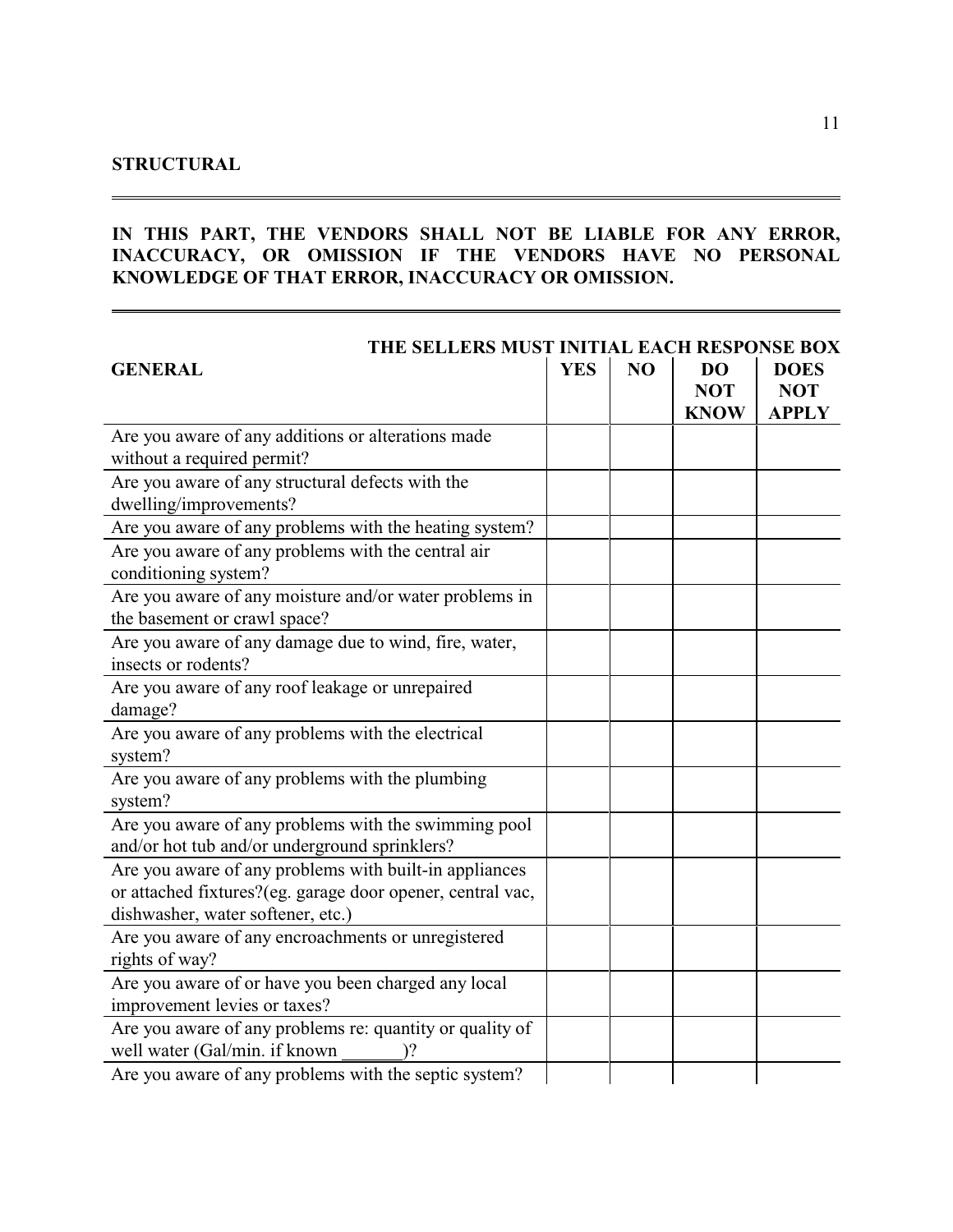#### **CONDOMINIUM PROPERTY**

|                                                           | <b>YES</b> | NO | <b>DO</b><br><b>NOT</b><br><b>KNOW</b> | <b>DOES</b><br><b>NOT</b><br><b>APPLY</b> |
|-----------------------------------------------------------|------------|----|----------------------------------------|-------------------------------------------|
| Are there any special assessments voted on or proposed?   |            |    |                                        |                                           |
| Are there any pending rules or bylaw amendments which     |            |    |                                        |                                           |
| may alter the uses of the property?                       |            |    |                                        |                                           |
| Are there any restrictions on pets, children, or rentals? |            |    |                                        |                                           |
| Are the structural walls comprising the basement made     |            |    |                                        |                                           |
| of anything other than concrete? If so, please designate  |            |    |                                        |                                           |
| the substance                                             |            |    |                                        |                                           |

#### **GST COMPLIANCE**

 $\overline{a}$ 

| Is the complex being sold a "residential complex" within<br>the meaning of the Excise Tax Act (Canada)?                                                                                                                                                                                                                                                                                 | <b>YES</b> | NО |
|-----------------------------------------------------------------------------------------------------------------------------------------------------------------------------------------------------------------------------------------------------------------------------------------------------------------------------------------------------------------------------------------|------------|----|
| Is the Vendor a Builder of the residential complex within<br>the meaning of the Excise Tax Act (Canada)?                                                                                                                                                                                                                                                                                |            |    |
| Has the Vendor previously claimed an input tax credit in<br>respect of the complex?                                                                                                                                                                                                                                                                                                     |            |    |
| Does the Vendor certify for the purpose of Section 194<br>of the Excise Tax Act (Canada) that the sale of the<br>residential complex referenced in this agreement is an<br>exempt supply under Part I of Schedule V of the Excise<br>Tax Act (Canada) where the Vendor is not a "builder"<br>and the Vendor has not previously claimed an input tax<br>credit in respect of the complex |            |    |

## **ADDITIONAL COMMENTS AND/OR EXPLANATIONS:** (Use additional paper if necessary)

<u> 1989 - Johann Stoff, amerikansk politiker (d. 1989)</u>

The Vendor represents and warrants to the Purchaser that the above information is true, based on the Vendors' current actual knowledge as of the above date. Any important changes to this information made known to the Vendor will be disclosed by the Vendor to the Purchaser prior to closing.

DATED this day of , 20 .

Vendor Vendor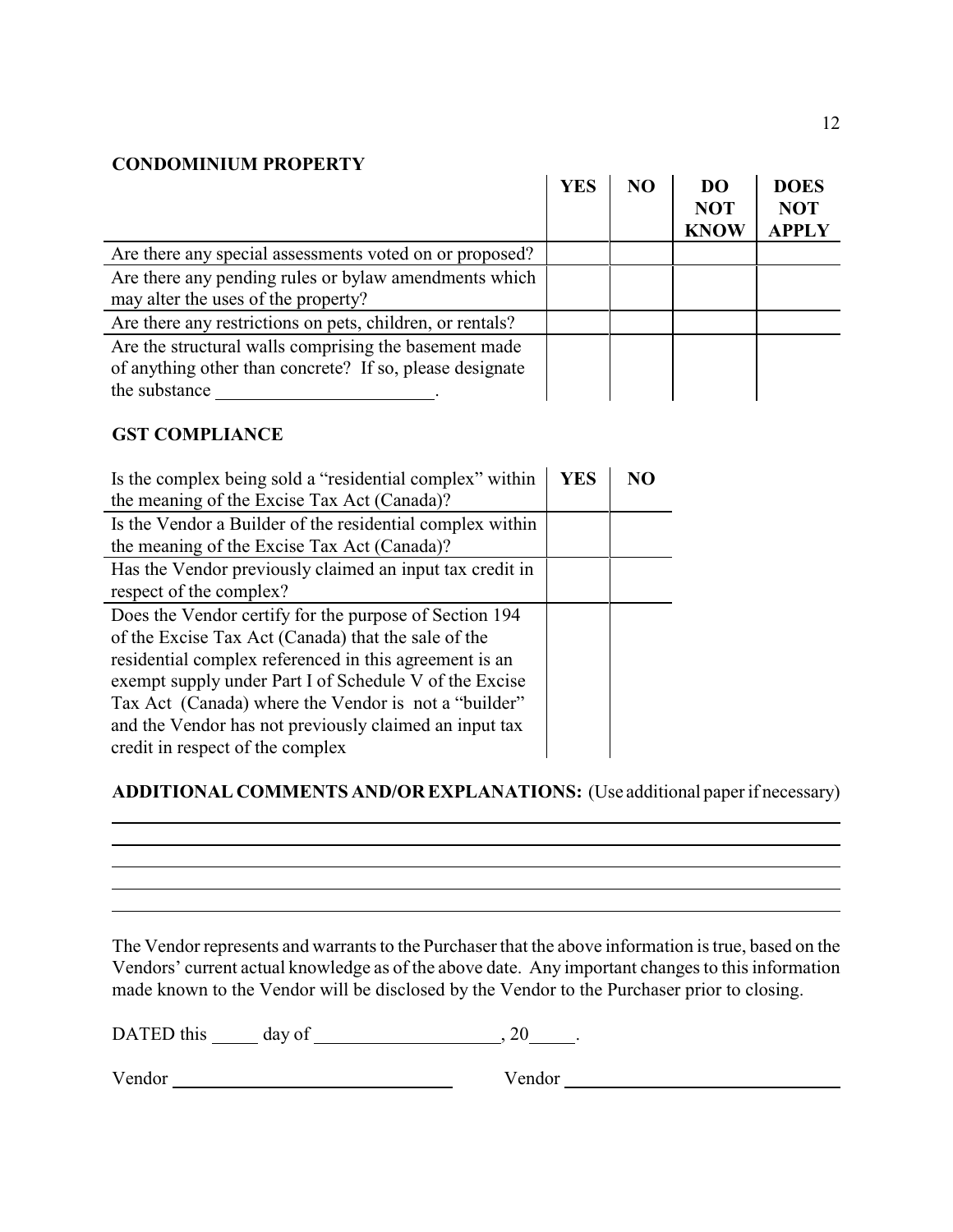The Purchasers acknowledge that they have received and read a signed copy of this disclosure statement on the  $\_\_\_$  day of  $\_\_\_\_\_\_\_\_\$ . 20  $\_\_\_\_\.\$ 

Purchaser Purchaser Purchaser Purchaser Purchaser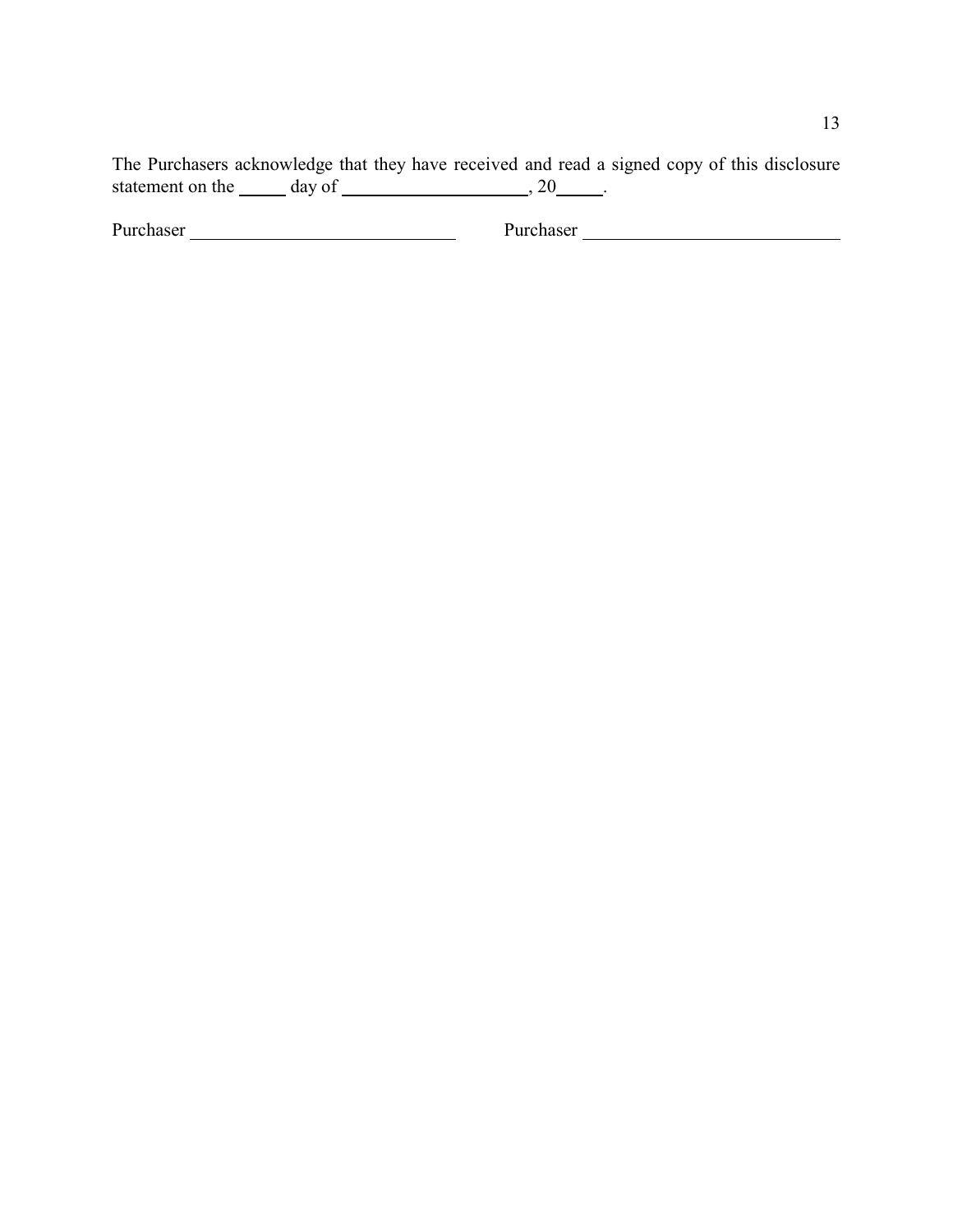#### **SCHEDULE "B"**

# **SPECIAL CONDITIONS FOR CONDOMINIUM UNITS**

This Schedule "B" is attached to and forms part of an Offer to Purchase by:

|                                               | (Full name of Purchaser) |
|-----------------------------------------------|--------------------------|
| to:                                           | (Full name of Vendor)    |
| in respect of the property commonly known as: |                          |
|                                               |                          |

1. Within ten (10) days after acceptance of the Offer to Purchase, at the Vendor's expense, the Vendor shall obtain and deliver to the Purchaser or the Purchaser's lawyer the following:

- a) a copy of the latest amended by-laws of the Condominium Corporation in which the building in situated (the "Condominium Corporation");
- b) a copy of the most recent financial statements of the Condominium Corporation (audited statements if available);
- c) a copy of the Condominium Corporation Insurance Certificate or Policy;
- d) Management agreement(s) (if any) regarding the Condominium Corporation;
- e) most recent budget of the Condominium Corporation and particulars of any common expense, reserve fund and extra-ordinary contributions levied respecting the property;
- f) written confirmation of parking/storage facilities and exclusive use areas (if any) included in the purchase price and any related costs or charges; and
- g) the written particulars of any deficiency or exception that will appear in the Estoppel Certificate to be provided by the Vendor pursuant to paragraph 2 below.

2. The Vendor warrants and agrees that on closing, the Vendor shall provide to the Purchaser, or the Purchaser's lawyer an Estoppel Certificate issued by the Condominium Corporation with respect to the property which, except as has been disclosed under Section 1 above, will confirm:

- a) the amount of the common expense, reserve fund and extra-ordinary contributions levied respecting the property and the manner in which they are payable, such amounts not to exceed the amounts disclosed under Section 1 above;
- b) the Vendor has paid all common expense, reserve fund and extra-ordinary contributions levied respecting the property up to possession date;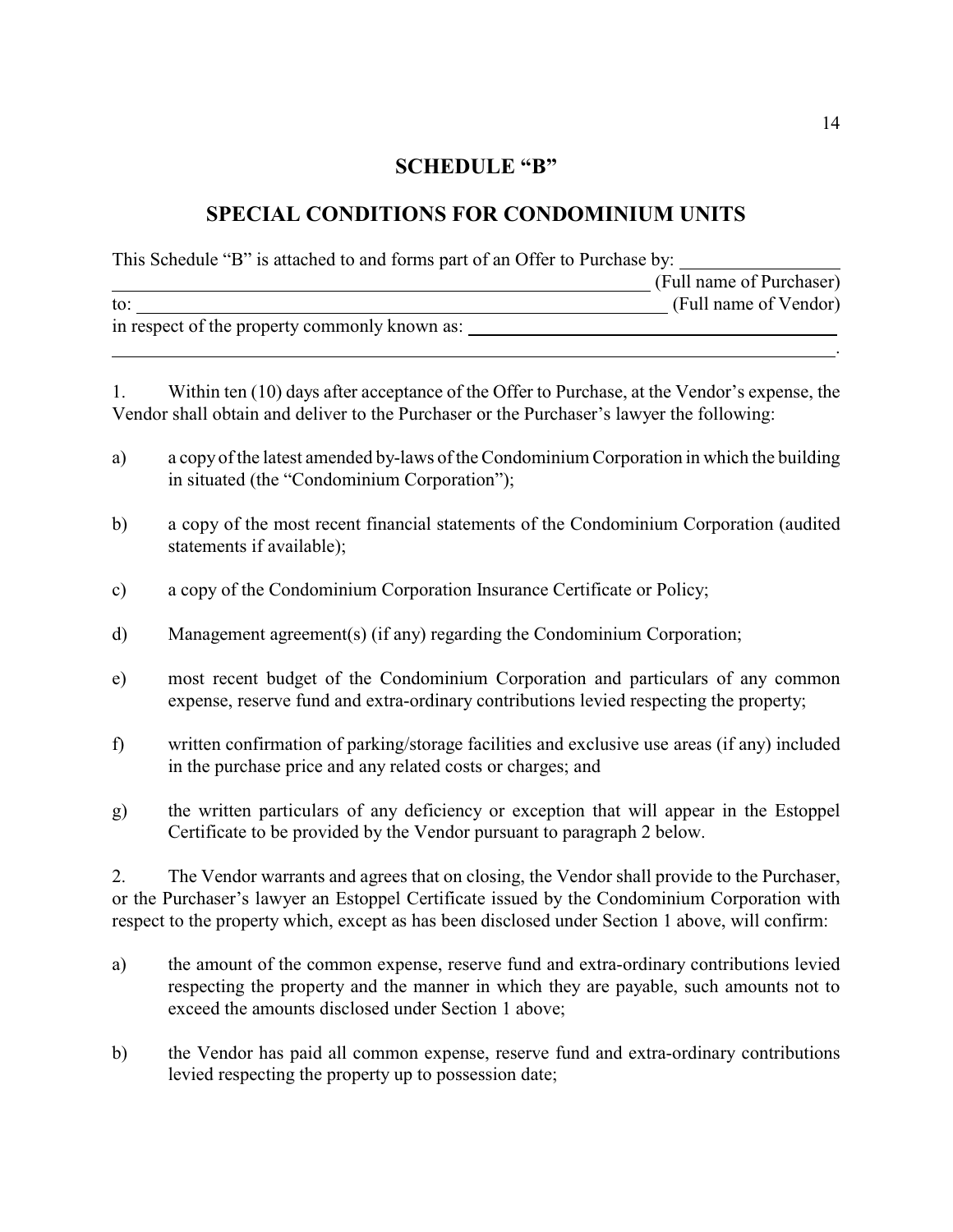- c) the Condominium Corporation is not aware of any default by the Vendor in fulfilling any of the Vendor's obligations arising from membership in the Condominium Corporation and ownership of the property;
- d) the Condominium Corporation holds insurance policies as required by *The Condominium Property Act, 1993* and its bylaws and policies are in good standing;
- e) the Condominium Corporation has not been served with a notice of any unsatisfied judgement against the Condominium Corporation, any existing orders or actions, suits or proceedings pending against or affecting the Condominium Corporation before or issued by any Court or public authority having jurisdiction;
- f) there has been no material change in the assets or liabilities of the Condominium Corporation since the date of the last audited Financial Statements of the Condominium Corporation;
- g) the Condominium Corporation has not taken any action nor has it received notice of any pending proceedings:
	- i) for the transfer or leasing of the common property of the Condominium Corporation or any part of it, except to the extent permitted under its Bylaws in relation to the assignment of parking spaces and privacy areas to individual units;
	- ii) to authorize any substantial change in or addition to the common facilities or any other substantial change in the assets of the Condominium Corporation;
	- iii) to amend the Condominium Plan relating to the Condominium Corporation as presently registered;
	- iv) to amend the Bylaws of the Condominium Corporation as constituted pursuant to *The Condominium Property Act, 1993* or as presently registered;
	- v) for the appointment of an administrator for the Condominium Corporation;
	- vi) to terminate the condominium status of the land and buildings comprising the condominium property of the Condominium Corporation;
	- vii) to amend the scheme of apportionment of property taxes pursuant to Section 95 of *The Condominium Property Act, 1993*; or
	- viii) to appeal the assessment of the rates, charges or taxes on the units and common property of the Condominium Corporation levied by an assessing authority or to apply for the approval of a new scheme of apportionment for assessment purposes;